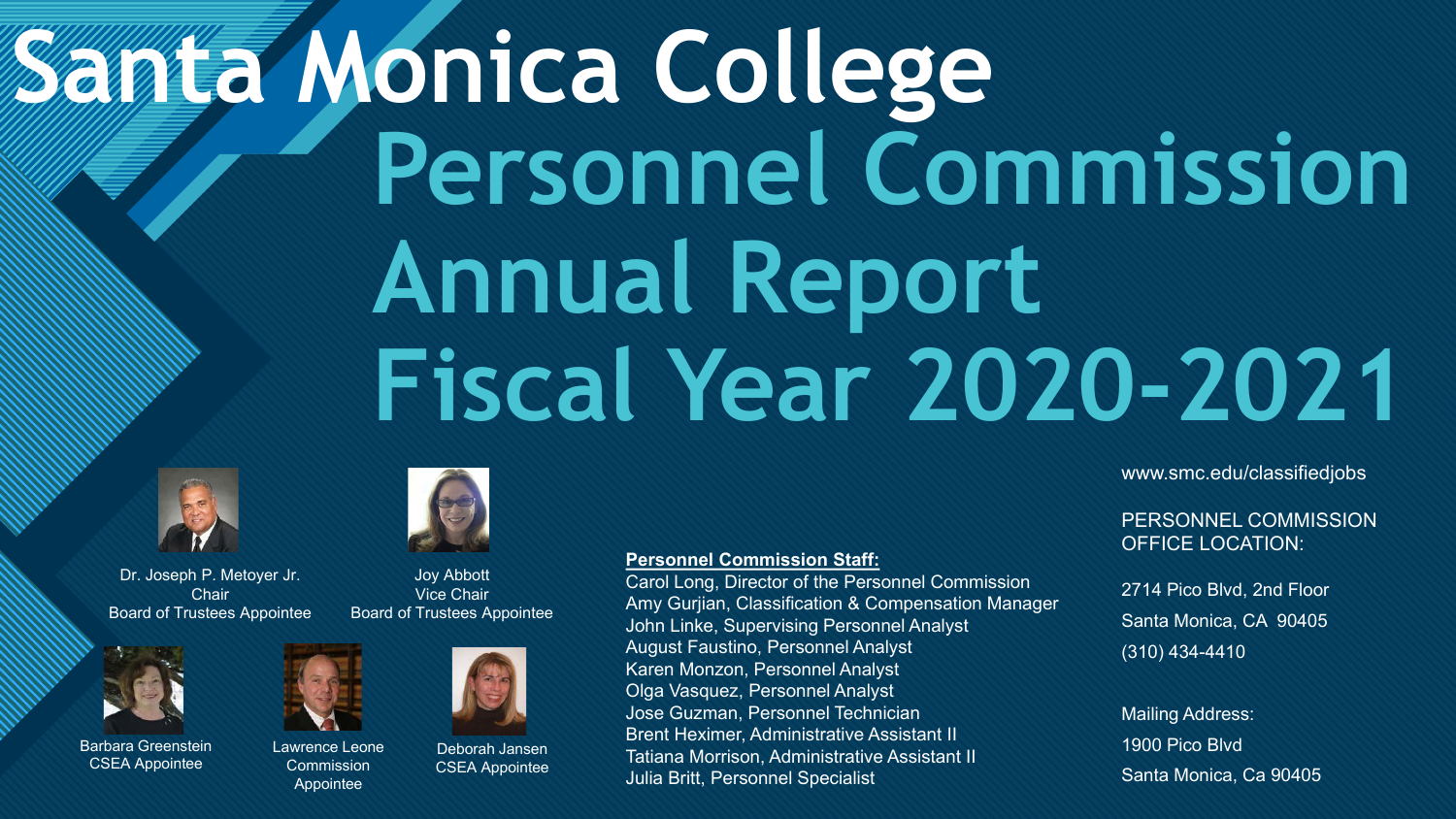#### Personnel Commission Updates Fiscal Year 2020-2021

The past fiscal year brought about significant fluctuations in workload for all of our areas, and necessary<br>temporary procedural changes in response to the need to move all testing and interviews into a remote<br>cn:<u>itenmen</u> The past fiscal year brought about significant fluctuations in workload for all of our areas, and necessary environment.

The number of recruitments requested remained at a minimal level throughout most of 2020-2021. However, these numbers have begun to increase significantly since July 2021.

Standard processes we have set up in the past for conducting our classification and compensation studies were temporarily revised this past fiscal year, when the District imposed a salary freeze. Reporting from our cyclical classification studies was placed on hold until September 2020. Reporting of salary reallocations was placed on hold until April 2021.

The Personnel Commission has completed our fifth year of cyclical classification reviews as required by our Merit Rules.

#### Personnel Commission Meetings

Meetings of the Personnel Commission were held on the third Wednesday of each month at Noon via Zoom

#### About Santa Monica College

A two-year community college accredited by the Western Association of Schools and Colleges – opened in 1929 with just 153 students and has grown to a thriving campus with more than 23,000 students and offerings in over 100 fields of study. The leader among the state's 116 community colleges in transfers to the University of California, University of Southern California, Loyola Marymount University, and other fouryear colleges.

#### The Merit System at SMC

The purpose of the Merit System is to ensure that classified employees are recruited, selected, promoted, and retained without favoritism or prejudice, and solely on the basis of merit and fitness. The merit system applies only to classified (non-teaching) employees, and is administered by the Personnel Commission.

The Personnel Commission at Santa Monica College consists of a five-member body, and is responsible for guaranteeing that employment, retention and promotion for all classified employees are based on Merit System principles. The Commissioners are private citizens who must be a registered voter and residents of Santa Monica or Malibu, and known adherents to the merit principle.

#### Basic Principles of the Merit System

- Recruitment from all segments of society and advancement on the basis of relative ability, knowledge, and skill under fair and open competition
- Administering a competitive salary structure based on sound professional standards, prevailing community practices, legal requirements, and equity
- Fostering an environment that promotes inclusion, civility, and diversity
- Providing a voice for the interests of classified staff, classified managers, and classified administrators
- Protection of employees from arbitrary action, personal favoritism, or political coercion

//2 Personnel Commission staff at Santa Monica College are committed to providing our services in a manner which is client oriented, professionally based, and in conjunction with the goals of the governing board.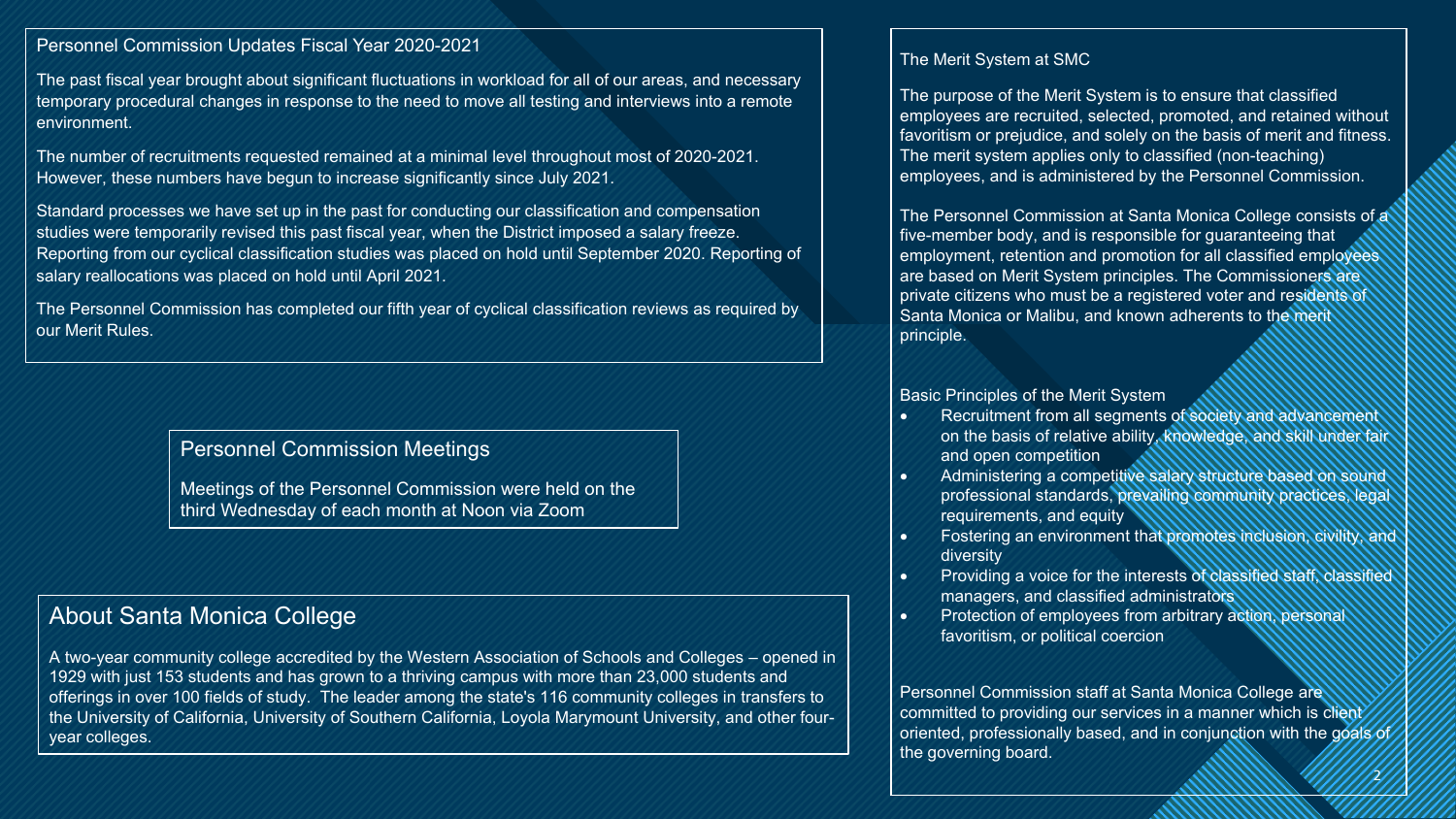## **Classified Action**



### **Action # of Times Action Completed**

3 3

| <b>Exams Announced</b>                    | 46             |  |
|-------------------------------------------|----------------|--|
| % of Online Applications                  | 100            |  |
| # of Eligibility Lists                    | $22 \,$        |  |
| # of Eligibles on Lists                   | 80             |  |
| <b>Reinstatement Lists</b>                | 1              |  |
| <b>Appointments (New Hires)</b>           | $6\phantom{1}$ |  |
| <b>Promotional Appointments</b>           | 13             |  |
| <b>Working Out of Class</b>               | 17             |  |
| <b>Internal Limited Term Assignments</b>  | 13             |  |
| <b>New Class Descriptions</b>             | 3 <sup>1</sup> |  |
| <b>Revised Class Descriptions</b>         | 34             |  |
| <b>Position Studies Conducted</b>         | 8              |  |
| <b>Position Reclassifications Granted</b> | 3              |  |
| # of Seniority Lists Established          | $\overline{7}$ |  |
| # of Merit Rule Updates                   | 23             |  |
| <b>Provisional Appointments</b>           | 88             |  |
| <b>Limited Term Appointments</b>          | 43             |  |
| Total # of applicants                     |                |  |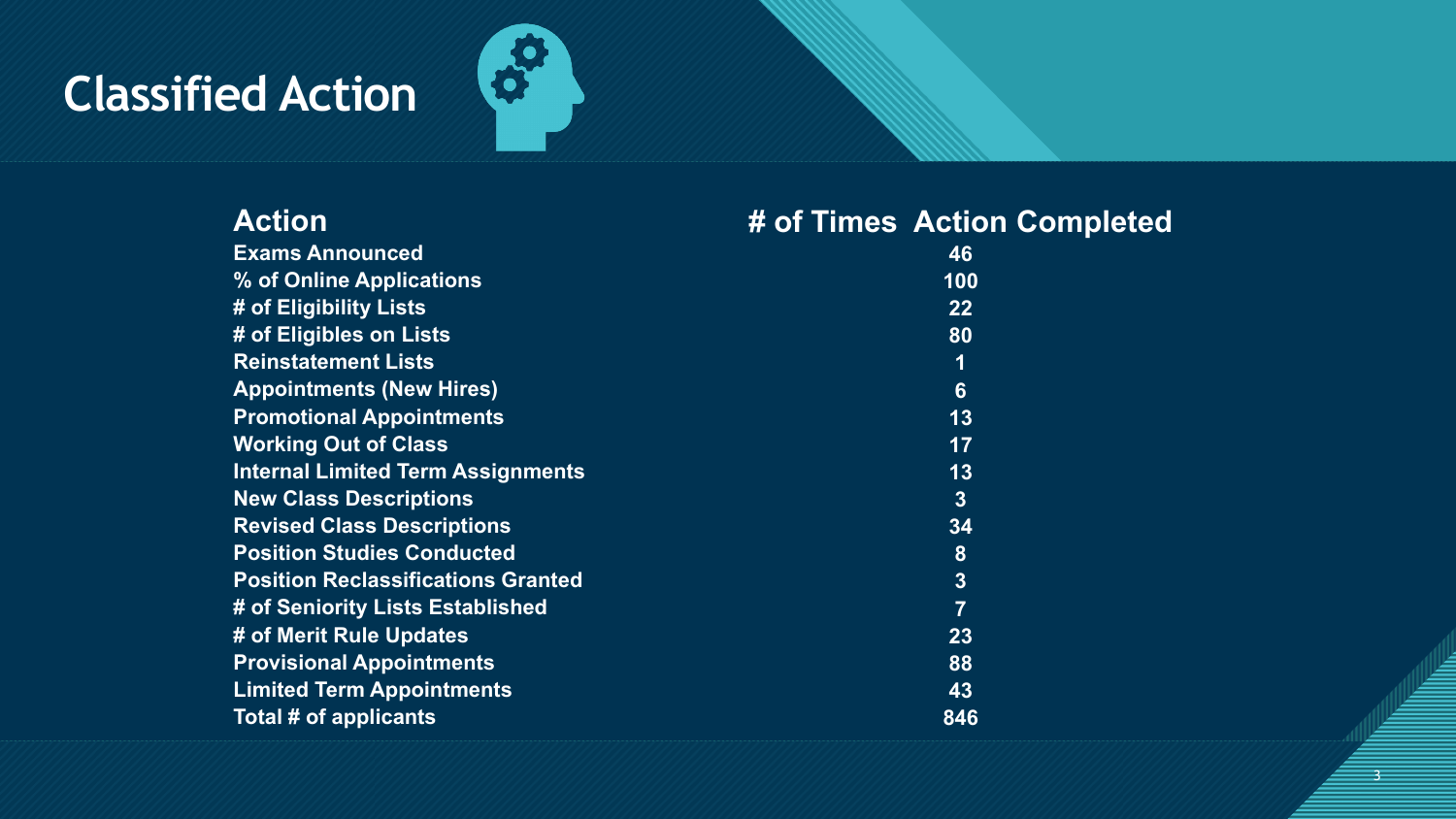|                 |                      | <b>Steven Herbert</b>                        |                         |                         | <b>Carolyn Baugh</b>           |
|-----------------|----------------------|----------------------------------------------|-------------------------|-------------------------|--------------------------------|
| 35 Years        | <b>Brian Pena</b>    |                                              |                         | <b>Eisa Burns</b>       |                                |
|                 |                      |                                              |                         |                         | Rosa Maria Campos              |
|                 |                      | <b>Beatris Guevara</b>                       |                         |                         | Jermaine Carter                |
| <b>30 Years</b> |                      |                                              |                         |                         | <b>Alberto Echeverria</b>      |
|                 |                      | <b>Ana Jara</b><br><b>Ariana Morgenstern</b> |                         |                         | <b>Sandra Franco</b>           |
|                 |                      |                                              |                         |                         | <b>Domingo Gonzalez</b>        |
|                 |                      | <b>LeRoy Nakamura</b>                        |                         |                         | <b>Irin Darryl Gray</b>        |
|                 | <b>Ramon Salcedo</b> |                                              |                         | <b>Jose Guzman</b>      |                                |
|                 |                      |                                              |                         |                         | <b>Steven Hearn IV</b>         |
|                 |                      |                                              |                         | <b>15 Years</b>         | <b>Mario Lopez Hernandez</b>   |
|                 |                      | <b>Andrew Abel</b>                           |                         |                         | <b>Ann Le</b>                  |
|                 |                      |                                              |                         |                         | <b>Damon McLeod</b>            |
|                 |                      | <b>Thomas Carter</b>                         |                         |                         | <b>Emily Raby</b>              |
| 25 Years        |                      |                                              |                         |                         | <b>Jessica Riojas</b>          |
|                 |                      | <b>Mark Engfer</b>                           |                         |                         | <b>Veronica Romo</b>           |
|                 |                      | <b>Delia Padilla</b>                         |                         |                         | <b>Silvia Rosales-Rivera</b>   |
|                 |                      |                                              |                         |                         | <b>Mukhorn Sin</b>             |
|                 |                      | <b>Lee Peterson</b>                          |                         |                         | <b>Randolph Smith</b>          |
|                 |                      |                                              |                         |                         | <b>Jenia Soufian</b>           |
|                 | <b>Alvin Ponce</b>   |                                              |                         | <b>Tyrone Taylor</b>    |                                |
|                 | <b>Arnulfo Reyes</b> |                                              |                         | <b>Debra Willoughby</b> |                                |
|                 |                      |                                              |                         |                         |                                |
|                 | <b>Dan Rojas</b>     |                                              |                         | <b>Michelle Aragon</b>  |                                |
|                 |                      | <b>Peter Smith</b>                           |                         |                         | <b>Diana Askew</b>             |
|                 |                      |                                              |                         |                         | <b>Anthony Barlow</b>          |
|                 |                      |                                              |                         |                         | <b>Nyla Cotton</b>             |
|                 |                      |                                              |                         |                         | <b>Eloisa Davis-Ludlow</b>     |
| 20 Years        |                      | <b>Mohamad Fakih</b>                         |                         | 10 Years                | <b>Brent Heximer</b>           |
|                 |                      | <b>Wendy Henriquez</b>                       |                         |                         | <b>Felix Ma</b>                |
|                 |                      |                                              | <b>Felicia Hudson</b>   |                         | <b>Marcia Merritt Williams</b> |
|                 |                      |                                              | <b>Cindy Kelly</b>      |                         | <b>George Rogers</b>           |
|                 |                      |                                              | <b>Michael Newport</b>  |                         | <b>Nahalia Samuels</b>         |
|                 |                      |                                              | <b>Evelyne Pedersen</b> |                         | <b>Kathleen Solis</b>          |
|                 |                      |                                              | <b>Rhonda Robinson</b>  |                         | <b>Olga Vasquez</b>            |
|                 |                      |                                              |                         |                         |                                |
|                 |                      | <b>Anthony Victorin</b>                      |                         |                         | <b>Robert Villanueva</b>       |
|                 |                      |                                              |                         |                         | <b>Bryan Wilson</b>            |

### **Longevity Recognitions**



| <b>5 Years</b> | <b>Roger Acevedo</b>             | <b>Janet Kleinman</b>        |  |
|----------------|----------------------------------|------------------------------|--|
|                | <b>Johnnie Adams</b>             | <b>Mattie Lanz</b>           |  |
|                | La Trina Adeyemi                 | <b>Alysha LaScalza</b>       |  |
|                | <b>Maria Arango</b>              | <b>John Linke</b>            |  |
|                | <b>Glaurys Ariass</b>            | <b>Amanda Logan</b>          |  |
|                | <b>Anne Marie Bautista</b>       | <b>Paul Lucero</b>           |  |
|                | <b>Alanna Brooke</b>             | <b>Philloon Ly</b>           |  |
|                | <b>Silvana Carrion-Palomares</b> | <b>Saman Mehrazar</b>        |  |
|                | <b>Danielle Casale</b>           | <b>Joseph Metzger</b>        |  |
|                | <b>Yanping Linda Chen</b>        | <b>Rodney Mills</b>          |  |
|                | <b>Edwin Cruz</b>                | <b>Sheldon Morley</b>        |  |
|                | <b>Rachel Demski</b>             | <b>Lisa Neves</b>            |  |
|                | <b>Traci Dicksenson</b>          | <b>Jonathan Ng</b>           |  |
|                | Anisha DiGregorio                | <b>Omar Plascencia</b>       |  |
|                | <b>Cristina Garcia</b>           | <b>Fabio Prieto</b>          |  |
|                | <b>Arturo Gonzalez</b>           | <b>Reyna Rosales Rivera</b>  |  |
|                | <b>Dagmar Gorman</b>             | <b>Maria-Pllar Royo Sanz</b> |  |
|                | <b>Amy Gurjian</b>               | <b>Robert Rudolph</b>        |  |
|                | <b>Gustavo Gutierrez</b>         | <b>Masis Shahoomian</b>      |  |
|                | <b>Berta Hernandez</b>           | <b>Rebecca Sprigg</b>        |  |
|                | <b>LaToya Hightower</b>          | <b>Jessica Thomas</b>        |  |
|                | <b>Donte Huddleston</b>          | <b>Louis Tovares</b>         |  |
|                | <b>Dominic Jester</b>            | <b>Paul Trautwein</b>        |  |
|                | <b>Anthony Johnson</b>           | <b>Raymond Valdiviezo</b>    |  |
|                | <b>Stacey Jones</b>              | <b>Jose Velazquez</b>        |  |
|                | <b>Rafal Karpinski</b>           | <b>Lisa Winter</b>           |  |
|                | <b>Kevin King</b>                | <b>Janet Wolf</b>            |  |
|                | <b>Antonio Sanchez</b>           | <b>Yosief Yihunie</b>        |  |
|                | <b>Danny Kadomsky</b>            |                              |  |